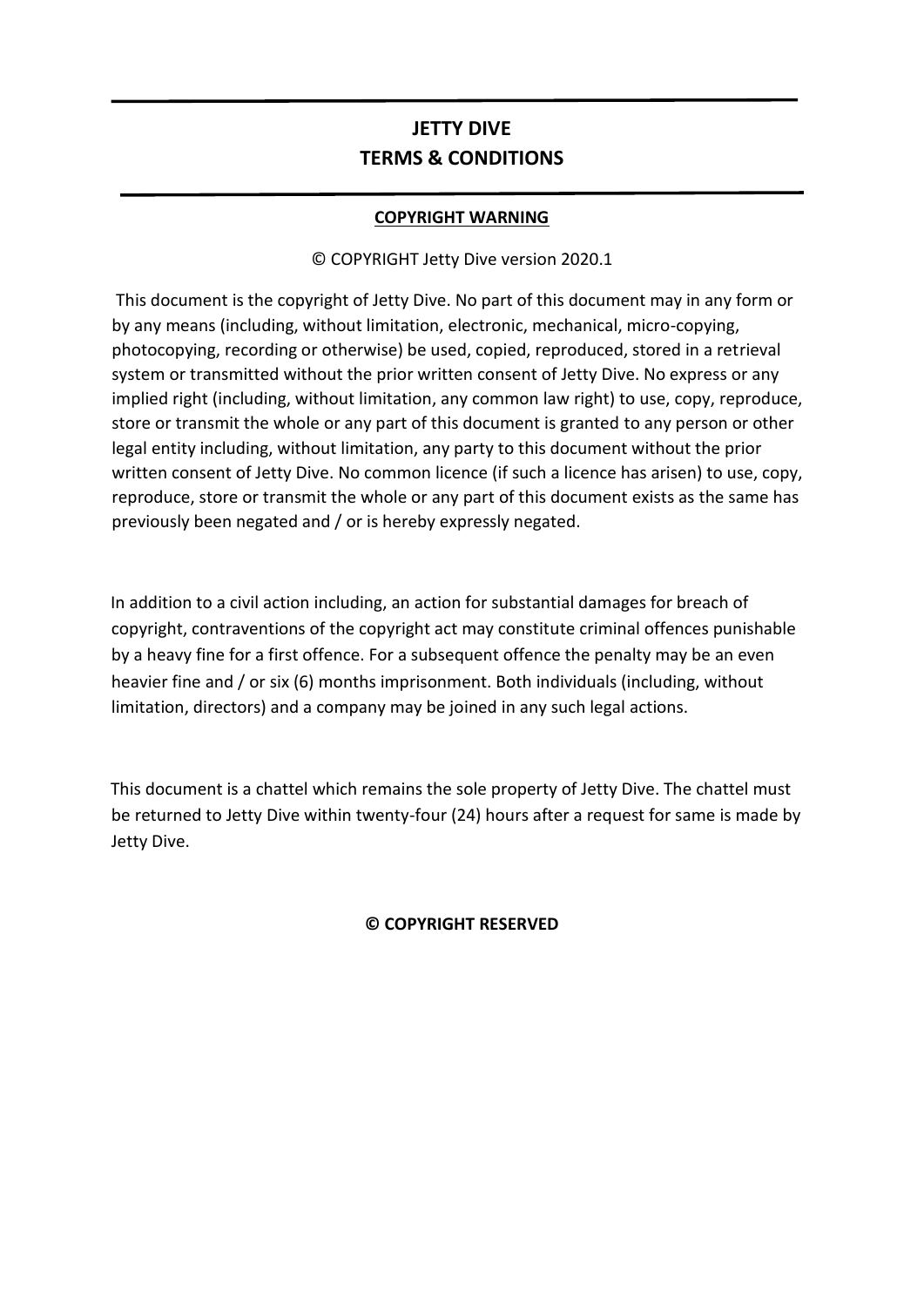# **JETTY DIVE TERMS & CONDITIONS**

#### JETTY DIVE APPLICATION

1) Jetty Dive.com.au (Jetty Dive) is the rightful owner of the Jetty Dive Mobile Phone Application (the App) and the Jetty Dive Website (the Website) and these Terms and Conditions (Ts + Cs) apply to the use of the App and Website by you (User).

#### ACCEPTANCE FOR TERMS

- 2) Jetty Dive advises that by your use of the App and Website (Website) you agree to be bound by these Ts + Cs and any conditions of sale. If you do not agree to these Ts + Cs do not use this Site and do not click "I AGREE". If you wish to proceed click "I AGREE" which signifies your acknowledgement of and agreement to be bound by these Ts + Cs.
- 3) Jetty Dive reserves the right to amend this Site and your continued use is an acceptance of any such changes.
- 4) Jetty Dive reserves the right to terminate any Users' use of this Site at any time without Notice and may do so for any breach of this Agreement.
- 5) This Agreement must be completed, understood and agreed to by a person over the age of 18 if a parent or guardian wishes to permit a person under 18 to access the Site he or she may do so by granting explicit permission and acceptance of full legal responsibility. If you are not yet 18 or are accessing this Site from any country where this material is prohibited please exit now as you did not have proper authorisation.
- 6) Jetty Dive accepts that upon your agreement indicated by your clicking "I AGREE" and being 18 years or older or as set out in the previous condition Jetty Dive grants to you a nonexclusive, non-transferrable, limited licence to use this Site in strict accordance with this Agreement and you further agree:
	- (a) Not to make any false or fraudulent statements as you use this Site;
	- (b) That all content and services available on this Site are the property of Jetty Dive and are protected by Copyright, Trade Mark registration, trade secrets and other proprietary rights and laws in Australia and internationally;
	- (c) Any rights not granted are fully reserved by Jetty Dive, its Associates and its advertisers;
	- (d) To pay for any and all purchases and services through the Site using your name and Credit Card or B-Pay facility (Biller Code) through this Site and not to challenge any such charges and to pay for all collections and/or legal fees resulting from any non-payment.
	- (e) Not to chargeback payment made to Jetty Dive or dispute charges from or payment made to Jetty Dive or any Jetty Dive client.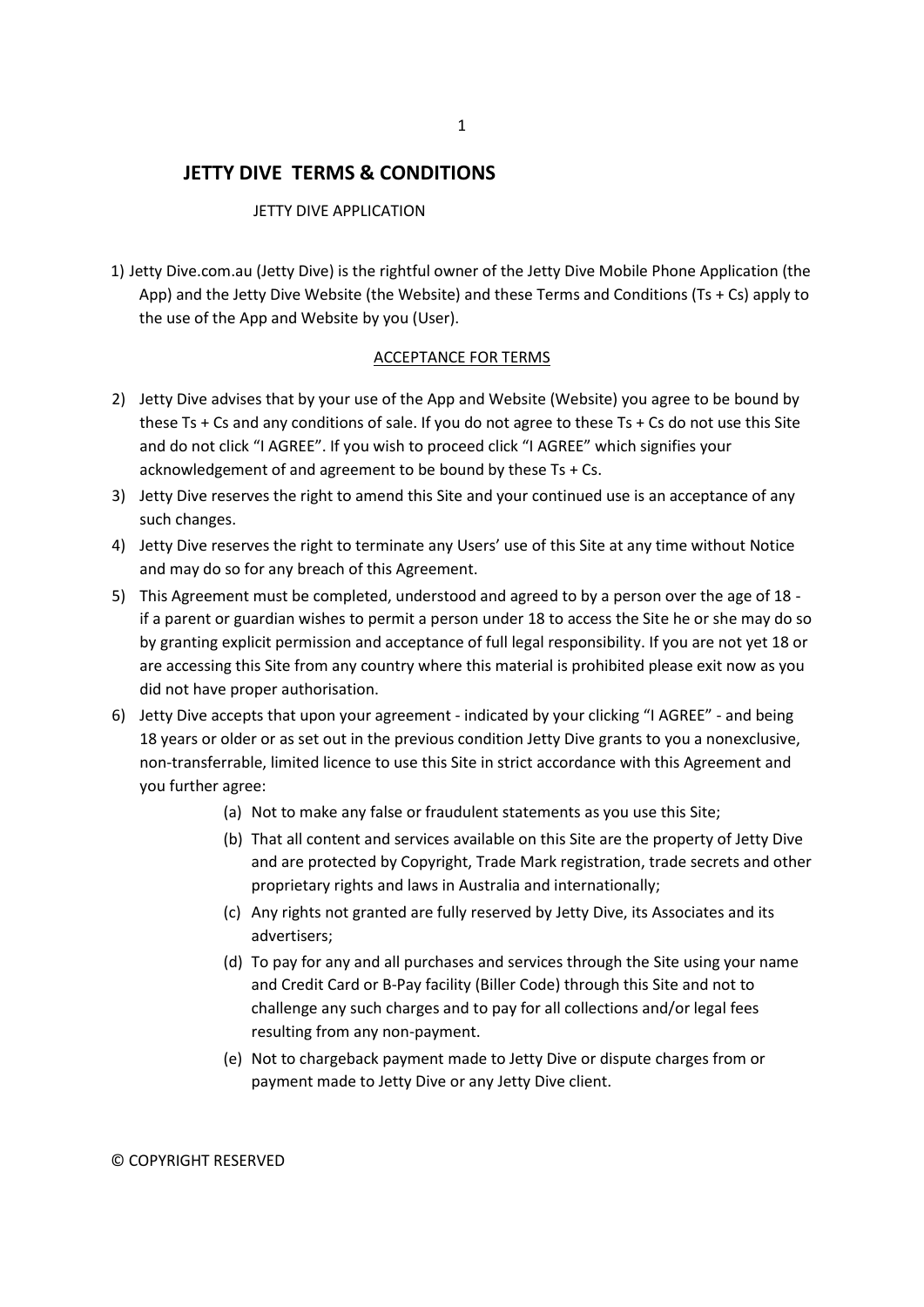# THIRD PARTY TRANSACTIONS

- 7) The Application provides an advertising platform for Merchants to offer special deals (Deals) and promote Merchant's business - Jetty Dive will not be held accountable for compensation if any Merchant does not deliver the goods or services (Goods or Services) as stated in any Deal and indicated in the App.
- 8) The transaction occurs between you and the Merchant and Jetty Dive not being a party to the transactions cannot exchange or refund any Deal - refunds and exchanges can only occur via the Merchant and the User.
- 9) All Deals must be used or redeemed in accordance with any terms of the Deal and must be used by the expiry date and otherwise complied within the terms shown on the Deal or the Deal is invalid.

# INDEMNITIES

10) You agree to indemnify Jetty Dive for any responsibility in the event that you suffer any damages or loss as a result of using or consuming any Goods or Services purchased through Deals where details of those Deals have been advertised and promoted on the App and you also further agree to indemnify Jetty Dive for claims or refunds for faulty Goods or Services purchased through Deals advertised and promoted on the App.

# SERVER AVAILABILITY

- 11) The App is an online service relying on server availability and while the server operates 24 hours a day there is a possibility of intermittent failure but in the event of any failure or downtime due to technical faults or updates Jetty Dive will not be held accountable for compensation for Deals missed or not concluded as a result of this downtime.
- 12) Jetty Dive will endeavour to ensure the App and Website are secure and free from any viruses, bugs, spyware, Trojans and any other harmful technologies and the User agrees to these terms and will not hold Jetty Dive responsible for any damage howsoever caused. RESERVATION OF RIGHT
- 13) Jetty Dive reserves the right to correct any error or inaccuracy that appears on any Deal represented on the App but cannot be held responsible in any way for errors or inaccuracies shown on the App.

# LICENCE RESTRICTIONS

14) Except as may be explicitly permitted, you agree not to save, download, cut and paste, sell, license, rent, lease, modify, distribute, copy, reproduce, transmit, publicly display, publicly perform, publish, adapt, edit, or create derivative works from materials from this Site. Systematic retrieval of data or other content from this Site to create or compile, directly or indirectly, a collection, database or directory without written permission from Jetty Dive is prohibited. In addition, use of the content or materials for any purpose not expressly permitted in these Ts + Cs is prohibited.

# **SECURITY**

15) You agree that if you are issued a Username and Password by Jetty Dive, you shall use your best efforts to prevent access to this Site through your Username and Password by anyone other than yourself, including but not limited to, keeping such information strictly confidential, notifying Jetty Dive immediately if you discover loss or access to such information by an © COPYRIGHT RESERVED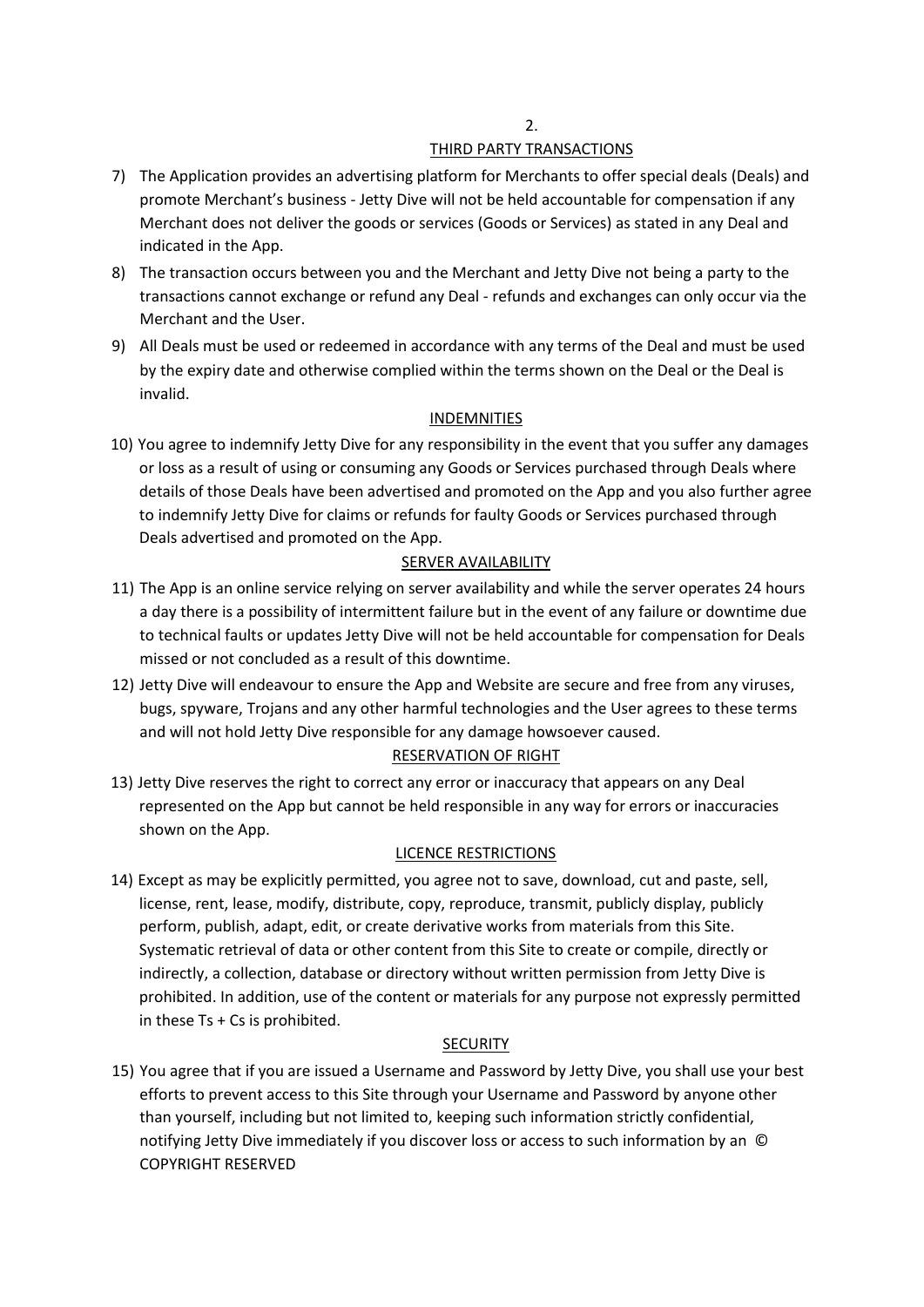unauthorised party and by using a secure Username and Password not easily guessed or ascertained by a third party.

16) You agree that you will not try to reverse assemble, reverse compile, decompile, disassemble, translate or otherwise alter any executable code, contents or materials on or received via this Site. You understand that such actions are likely to subject you to serious civil and criminal legal penalties and that Jetty Dive shall pursue such penalties to the full extent of the law to protect its rights and the rights of other interested parties.

### EXPORT

17) You agree that you shall comply with all applicable export and import control laws and regulations in your use of this Site, or Goods or Services received through this Site, and, in particular, you shall not export or re-export anything on or received through this Site in violation or local or foreign export laws and/or without all required Australian, and foreign government licences and laws.

# ERRORS AND CORRECTIONS

18) While Jetty Dive uses reasonable efforts to include accurate and current information on our Site, we do not warrant or represent that the Site will be error-free. Data entry errors or other technical problems may sometimes result in inaccurate information being shown. Jetty Dive reserves the right to correct any inaccuracies or typographical errors on our Site, including pricing and availability of Goods and Services, and shall have no liability for such errors. Jetty Dive may also make improvements and/or changes to the Site's features, functionality, or content at any time. If you see any information or description you believe to be incorrect, please contact us and we will verify it for you.

# LINKS TO OTHER WEBSITE

19) The Site contains links to other websites for your information and convenience, or to provide additional shopping for various other Goods and Services through our Merchant and Services Partners. These third-party websites are responsible for, and undertake to maintain, their own site terms of use. Jetty Dive suggests that you carefully review the terms of use of each site you choose to access from our Site.

### USER'S LICENCE GRANT TO SITE

20) Except with regard to personal information, all information which you post on this Site or communicate to Jetty Dive through this Site (collectively "Submissions") shall forever be the property of Jetty Dive. Jetty Dive shall not treat any Submission as confidential and shall not incur any liability as a result of any similarities that may appear in future Jetty Dive services or products or Goods and Services. Without copy, Jetty Dive shall have exclusive ownership of all present and future existing rights to any Submission of every kind and nature everywhere. You acknowledge that you are fully responsible for the message, including its legality, reliability, appropriateness, originality and Copyright. You hereby represent and warrant that your Submission does not infringe the rights of any third party.

### USER CONDUCT

21) By using features of this Site that allow you to post or otherwise transmit information to or through this Site, or which may be seen by other users, you agree that you shall not upload, post, or otherwise distribute or facilitate distribution of any content – including text, communications, video, software, images, sounds, data, or other information – that: © COPYRIGHT RESERVED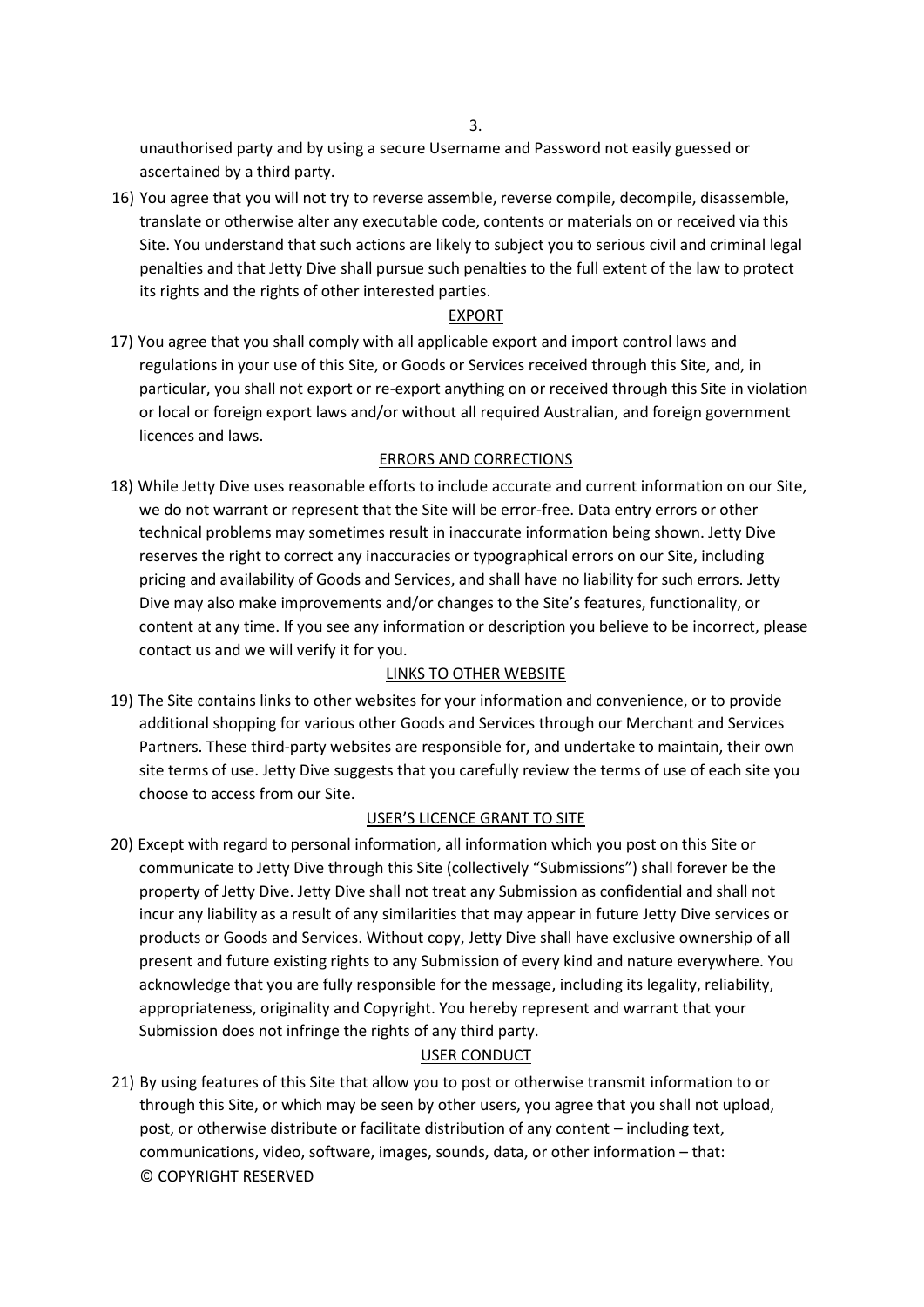(a) Is unlawful, threatening, abusive, harassing, defamatory, libellous, deceptive, fraudulent, invasive of another's privacy, tortuous, obscene, sexually explicit or graphic, or otherwise in violation of this Site's rules or policies;

(b) Infringes any patent, trade mark, service mark, trade secret, copyright, moral right, right of publicity, privacy or other proprietary right of any party;

(c) Constitutes unauthorised or unsolicited advertising, junk or bulk e-mail (also known as "spamming"), chain letters, any other form of unauthorised solicitation, or any form of lottery or gambling;

(d) Contains software viruses or any other computer code, files, or programs that are designed or intended to disrupt, damage, or limit the functioning of any software, hardware, or telecommunications equipment or to damage or obtain unauthorised access to any data or other information of any third party; or

(e) Impersonates any person or entity, including any employee or representative of this Site, its licensors or advertisers.

- 22) You agree that you shall not harvest or collect information about the users of this Site or use such information for the purpose of transmitting or facilitating transmission of unsolicited bulk electronic email or communications for any other commercial purpose of your own or a third party.
- 23) You agree that you shall not solicit or collect information, or attempt to induce any physical contact with, anyone 18 years old or younger without appropriate parental consent.
- 24) You acknowledge this Site generally does not pre-screen, monitor, or edit the content posted by users of this Site. However, this Site and its agents have the right, at their sole discretion, to remove any content that, in this Site's sole judgment, does not comply with the Submission Rules or is otherwise harmful, objectionable, or inaccurate. This Site is not liable for any failure, delay, damages or results, in removing such content.
- 25) You agree that your use of this Site may be suspended or terminated immediately upon receipt of any notice which alleges that you have used this Site in violation of these Rules and/or for any purpose that violates any local, state, federal or law of other nations, including but not limited to the posting of information that may violate third party rights, that may defame a third party, that may be obscene or pornographic, that may harass or assault others, that may violate hacking or other criminal regulations and similar of its agents, officers, directors, contractors or employees. In such event, you agree that the owner of this Site may disclose your identity and contact information, if requested by a government or law enforcement body or as a result of a subpoena or other legal action, and the owner of this Site shall not be liable for damages or result of a subpoena or other legal action, and the owner of this Site shall not be liable for damages or results thereof, and you agree not to bring any action or claim against the owner of this Site for such disclosure.

#### INTELLECTUAL PROPERTY RIGHTS 26) (a) Copyright

The Site design, text, content, selection and arrangement of elements, organisation, graphics, compilation, magnetic translation, digital conversion, and other matters related to the Site are protected under applicable Copyright laws.

© COPYRIGHT RESERVED

4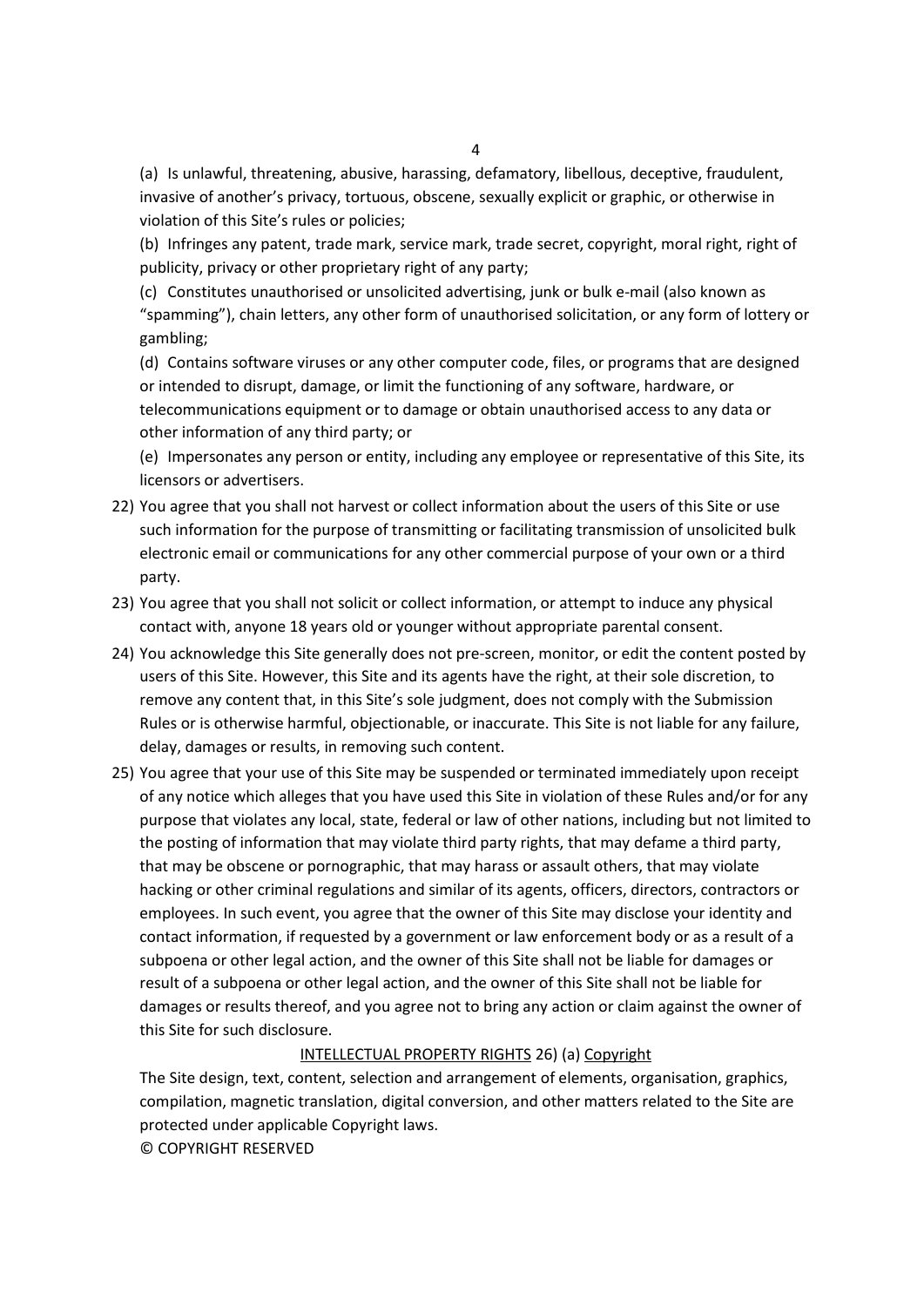5.

The posting of any such elements on the Site does not constitute a waiver of any right in such elements. You do not acquire ownership rights to any such elements viewed through the Site. Except as otherwise provided herein, none of these elements may be used, copied, reproduced, downloaded, posted, displayed, transmitted by mechanical, photocopying, recording or otherwise, without Jetty Dive's prior written permission.

(b) Trademark

Jetty Dive, Jetty Dive.com.au, logo, and all product names, company names, and other logos, unless otherwise noted, are pending trademarks and/or trade dress of Jetty Dive. The use or misuse of any trademarks or any other materials contained on the Site, without the prior written permission of Jetty Dive, is expressly prohibited.

### THIRD PARTY SITES

27) You may be transferred to online merchants or other third party sites through links or frames from this Site. You are cautioned to read their Ts + Cs and/or Privacy Policies before using such sites. These sites may contain information or material that is illegal, unreasonable or that some people may find inappropriate or offensive. These other sites are not under the control of Jetty

Dive and are not monitored or reviewed by Jetty Dive. The inclusion of such a link or frame does not imply endorsement of any site by Jetty Dive, its advertisers or licensors, or any association

with its operators and is provided solely for your convenience. You agree that Jetty Dive and its licensors have no liability whatsoever from such third party sites and your usage of them. RETURNS

28) It is your responsibility to notify Jetty Dive as soon as possible if the item purchased is not suitable or if it has been damaged in transit. Jetty Dive will take all possible care in packing to ensure minimal movement within the package during shipping. Refunds will be processed upon receipt of the items in an as **New Saleable Condition**. Returns are to be sent at the cost of the returning party unless agreed by Jetty Dive prior to return item being sent. Jetty Dive reserves the right to reduce the amount refunded for damaged packaging where it left the store in new condition. Refunds will be reduced by the original cost of delivery, which may have been included in the cost of the goods. Any returns of products paid by AFTERPAY payments will incur a minimum of 10% restocking fee plus delivery costs, which will cover the cost of fees charged to Jetty Dive by Afterpay.

# DEPOSITS AND COURSE BOOKINGS ON CHARTER TRIPS

29) Jetty Dive will provide the charter trip for bookings and courses. Once the customer has agreed to attend, they are considered "booked on". Deposits and course fees will be taken to secure your booked position on the boat. It is the responsibility of the customer to attend the charter trip or give notice 48 hours prior to the trip if unable to attend. If customer fails to attend when "booked on", all deposits will not be returned and part cost of course will be deducted (\$150). A payment of \$150 per trip missed by customer, will be required to be paid to continue course. If Jetty Dive cancels trip due to conditions or lack of numbers, deposits will be refunded.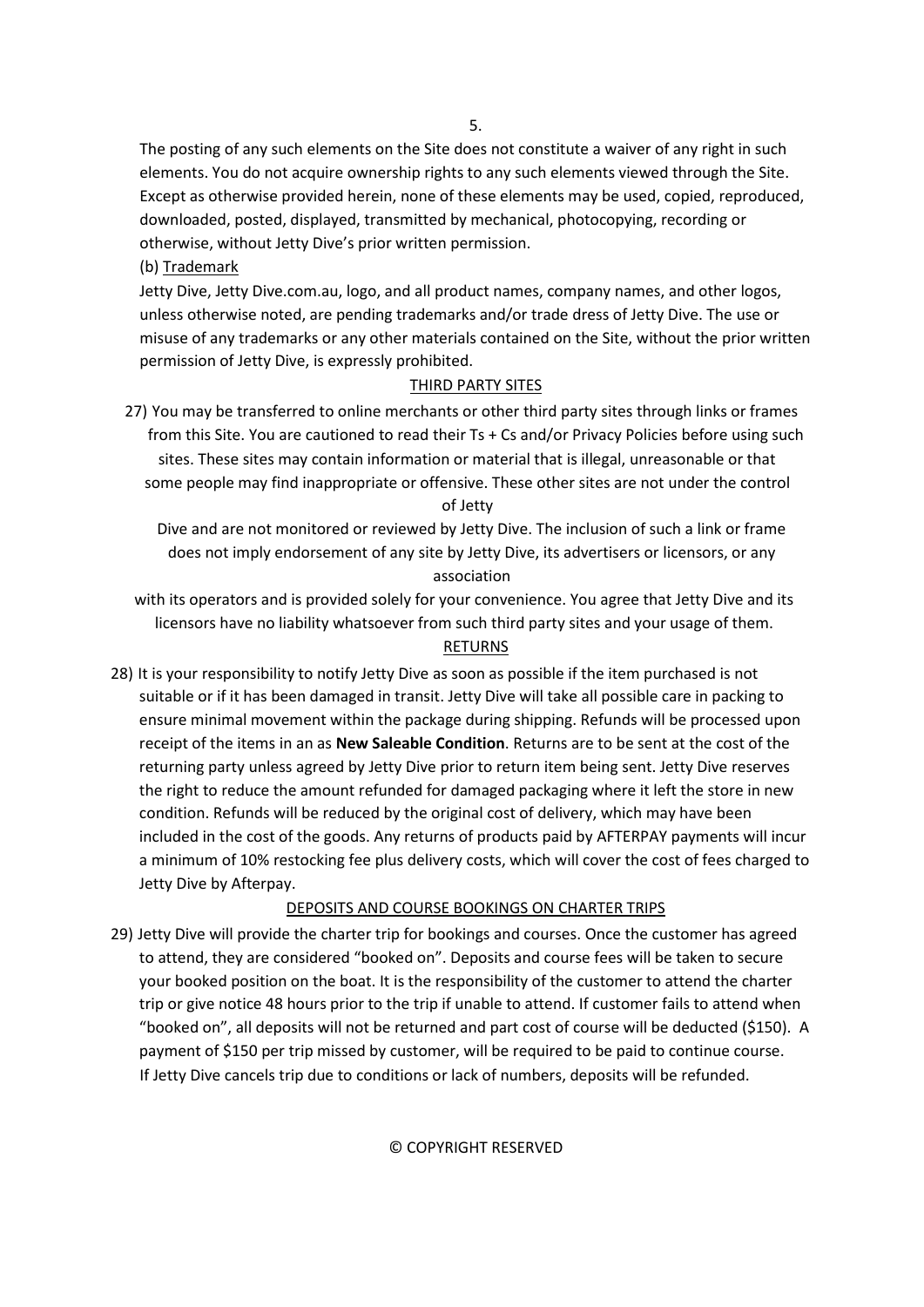# 6 GIFT VOUCHERS

Gift Vouchers are a form of payment for goods or services. It is like cash or card payment and has a value at the time of purchase equivalent to the goods or services displayed on the voucher. Expiry Date of the voucher does not mean the payment will hold the price of the goods or services until that date, it purely means the voucher is valid and can be used as payment to the vouchers value till then. Gift Vouchers are non-refundable and cannot be exchanged for cash.

### DISCLAIMER OF WARRANTIES

30) Jetty Dive, its advertisers and licensors make no representation or warranties about the Site, the suitability of the information contained on or received through use of this Site, or any Goods and Services received through this Site. All information and use of this Site are provided "as is" without warranty of any kind. Jetty Dive, advertisers and/or its licensors hereby disclaim all warranties regarding this Site, the information contained or received through use of this Site,

and any Goods or Services received through this Site, including all express, statutory, and implied warranties of merchantability, fitness for a particular purpose, title and noninfringement.

- 31) Jetty Dive, its advertisers and/or its licensors do not warrant that the contents or any information received through this Site are accurate, reliable or correct; that this Site will be available at any particular time or location; that any defects or errors will be corrected; or that the contents of any information received through this Site is free of viruses or other harmful components. Your use of this Site is solely at your risk. The User agrees that it has relied on no warranties, representations or statements other than in these Ts + Cs. Because some jurisdictions do not permit the exclusion of certain warranties, these exclusions may not apply to you but shall apply to the maximum extent permitted by the laws of your jurisdiction. LIMITATION OF LIABILITY
- 32) Under no circumstances shall Jetty Dive, its advertisers and/or its licensors be liable for any direct, indirect, punitive, incidental, special, or consequential damages that result from the use or inability to use, this Site. This limitation applies whether the alleged liability is based on contract, tort, negligence, strictly liability, or any other basis, even if Jetty Dive, its advertisers and/or its licensors have been advised of the possibility of such damage. Because some jurisdictions do not allow the exclusion or limitation of incidental or consequential damages Jetty Dive, its advertisers and/or its licensors' liability in such jurisdictions shall be limited to the maximum extent permitted by the laws of your jurisdiction.

# INDEMNIFICATION

32) You agree to defend, indemnify, and hold harmless Jetty Dive, its advertisers, licensors, subsidiaries and other affiliated companies, and their employees, contractors, officers, agents and directors from all liabilities, claims, and expenses, including attorney's fees, that arise from your use of this Site, or any Goods and Services, information or products from this Site, or any violation of these Ts + Cs. Jetty Dive reserves the right, at its own expense, to assume the exclusive defence and control of any matter otherwise subject to indemnification by you, in which event you shall cooperate with Jetty Dive in asserting any available defences.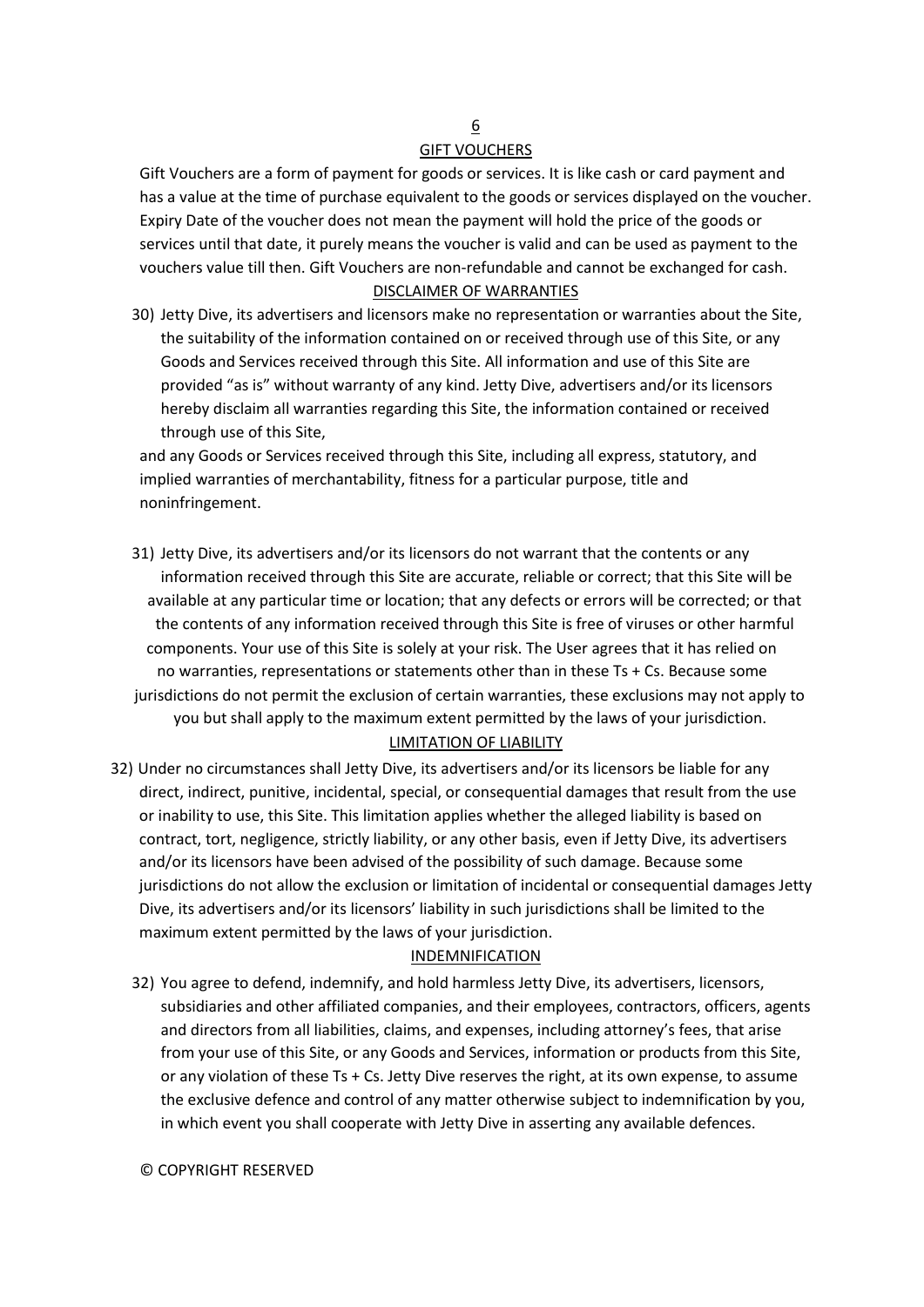# LEGAL COMPLIANCE

34) Jetty Dive may suspend or terminate these Ts + Cs or the User's use immediately upon receipt of any notice which alleges that the User has used this Site for any purpose that violates any local, state, federal or law of other nations, including but not limited to the posting of information that may violate third party rights, that may defame a third party, that may be obscene or pornographic, that may harass or assault other, that may violate hacking or other criminal regulations of its agent, officers, directors, contractors or employees. In such event, Jetty Dive may disclose the User's identity and a subpoena or other legal action, and Jetty Dive shall not be liable for damages or results thereof and the User agrees not to bring any action or claim against Jetty Dive for such disclosure.

### CHOICE OF LAW AND FORUM

35) This Site (excluding third party linked sites) is controlled by Jetty Dive from its offices within New South Wales, Australia. It can be accessed from other countries around the world to the extent permitted by the Site. As each country has laws that may differ from Australia, by accessing this Site, both you and Womas agree that the statutes and laws of Australia shall apply to any actions or claims arising out of or on relation to this Agreement or your use of this Site, without regards to conflicts of laws principles thereof. You and Jetty Dive also agree and hereby submit to the filing of any claim only in the exclusive jurisdiction and venue of New South Wales, Australia and any legal proceedings shall be conducted in English. Jetty Dive makes no representation that materials on this Site are appropriate or available for use in other locations, and accessing them from territories where their contents are illegal is prohibited.

### MISCELLANEOUS

36) These Ts + Cs incorporates by reference the Submission Rules if this Site allows posting and posts such Rules. These Ts + Cs constitutes the entire agreement between the parties related to the subject matter thereof, supersedes any prior or contemporaneous (oral, written or electronic) agreement between the parties and shall not be changed except by written agreement signed by an officer of Jetty Dive. If any provision of these Ts + Cs are prohibited by law, are held to be unenforceable, the remaining provisions hereof shall not be affected, and these  $Ts + Cs$  as much as possible under applicable law shall continue in full force and effect as if such unenforceable provision had never constituted a part hereof and the unenforceable provision shall be automatically amended so as to best accomplish the objectives of such unenforceable provision within the limits of applicable law.

# SHIPPING

37) Jetty Dive will ship within 5-7 working days of purchase to anywhere in Australia. Where a product or service is not available, the purchaser will be notified on the next business day of an approximate delivery date. Generally orders will be sent by Australia Post and it is recommended that you purchase additional insurance for your items as once they are dispatched they can be tracked to your doorstep. Jetty Dive shipping is subject to Australia Post's shipping conditions. If you prefer to use an alternate shipping company - please notify us at the time of placing your order.

### © COPYRIGHT RESERVED

# 7